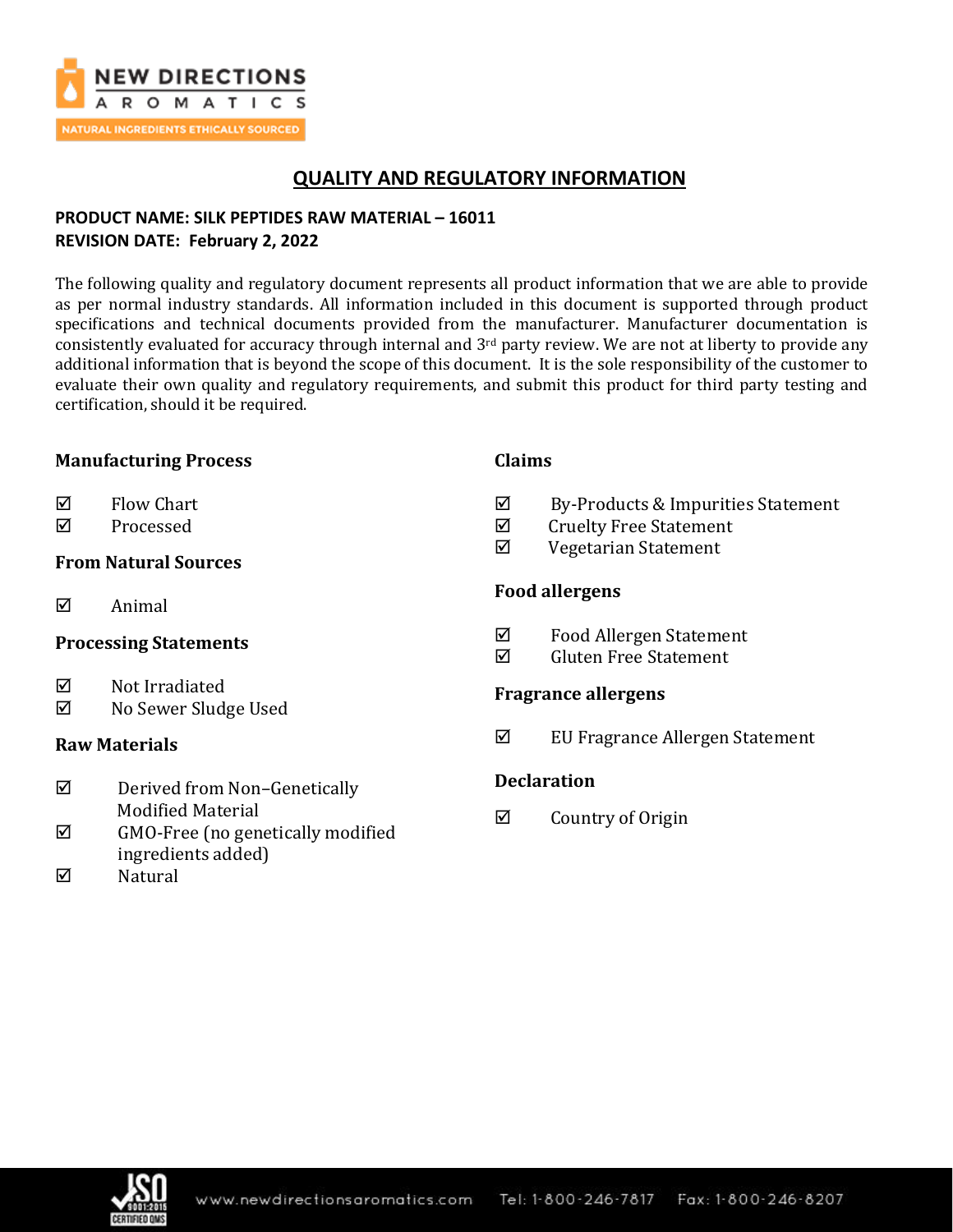

## **FLOW CHART**

### **PRODUCT NAME: SILK PEPTIDE RAW MATERIAL – 16011**



#### **Disclaimer & Caution**

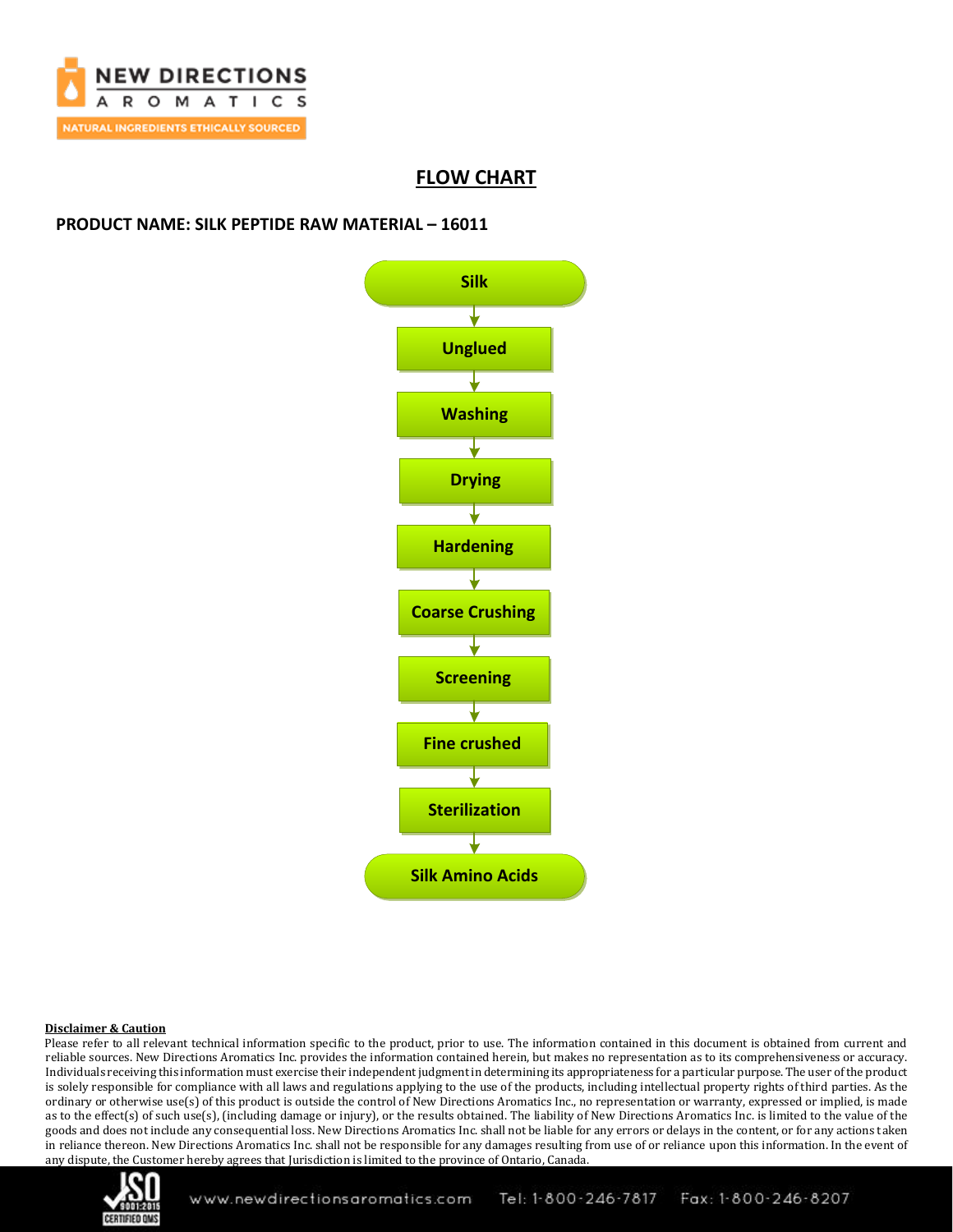

## **NON-IRRADIATION STATEMENT**

### **PRODUCT NAME: SILK PEPTIDE RAW MATERIAL – 16011**

We hereby declare that, to the best of our knowledge, this product has not been irradiated and does not contain any ingredient that has gone through any irradiation.

#### **Disclaimer & Caution**

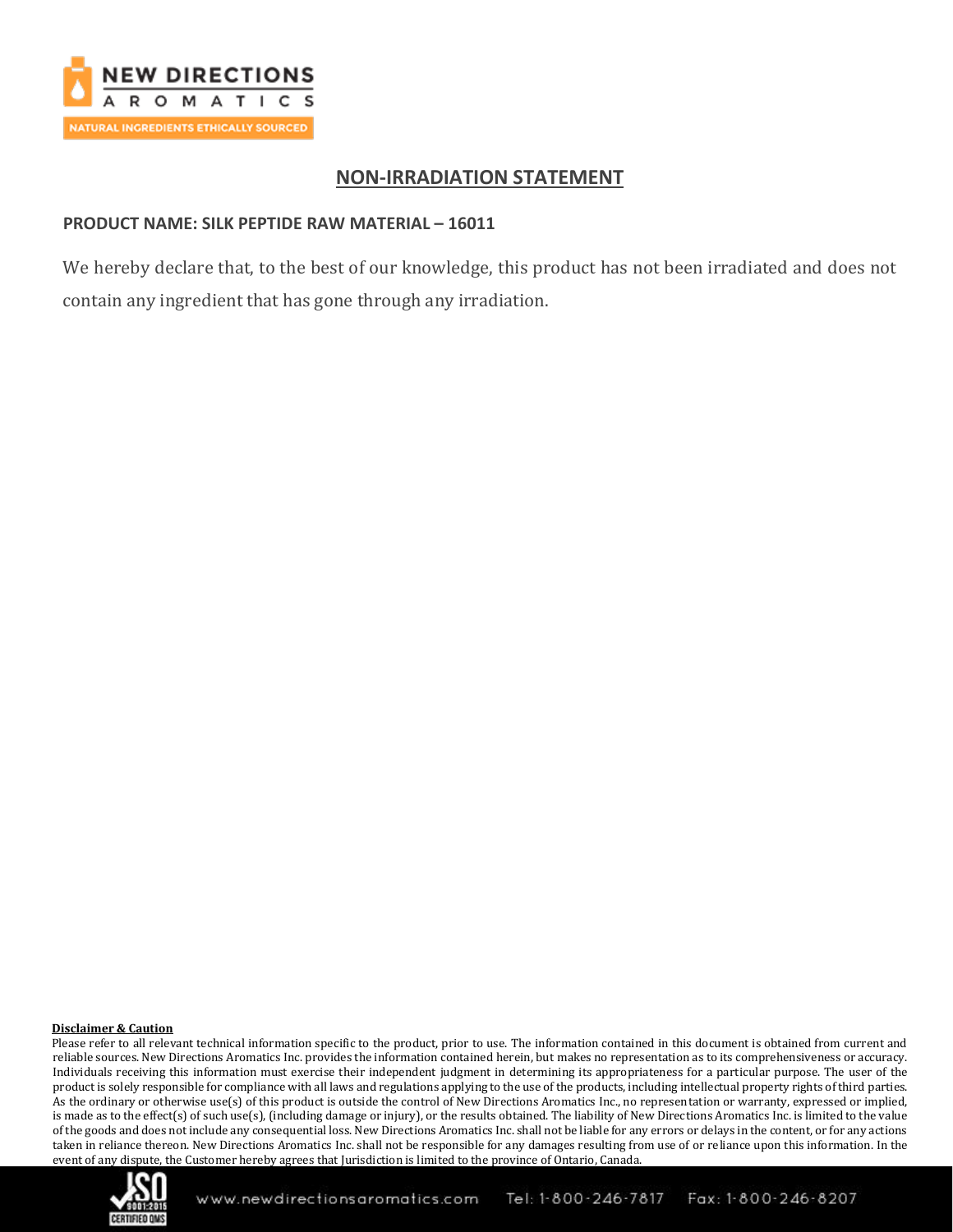

# **SEWER SLUDGE STATEMENT**

### **PRODUCT NAME: SILK PEPTIDE RAW MATEIRAL – 16011**

We hereby declare that, to the best of our knowledge, this product is free from, and was not processed with, sewer sludge.

### **Disclaimer & Caution**

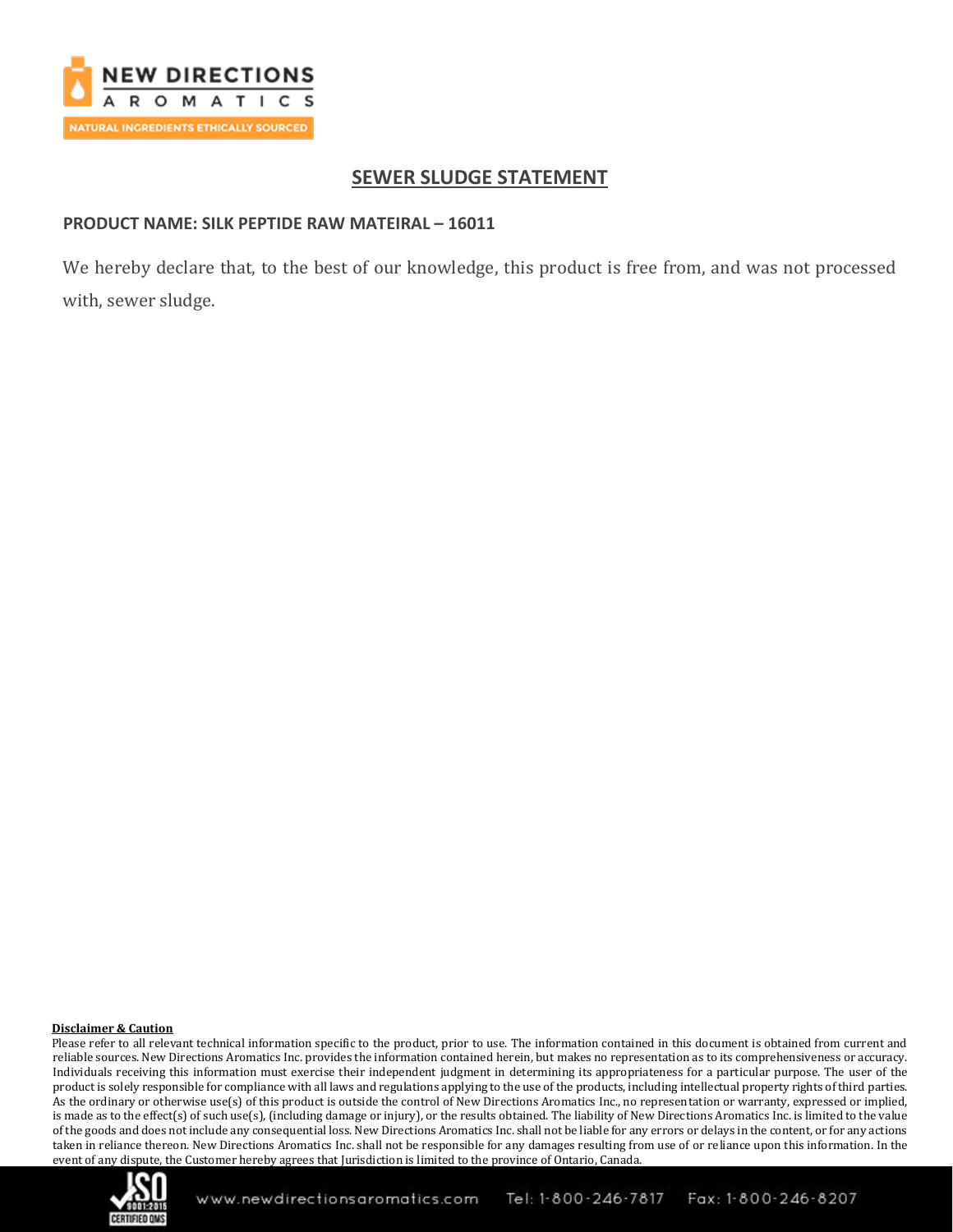

# **GMO STATEMENT**

## **PRODUCT NAME: SILK PEPTIDE RAW MATERIAL – 16011**

We hereby declare that, to the best of our knowledge, this product was not produced by gene modification, nor derived from genetically modified organisms. This material does not contain DNA or protein from genetically modified organisms.

### **Disclaimer & Caution**

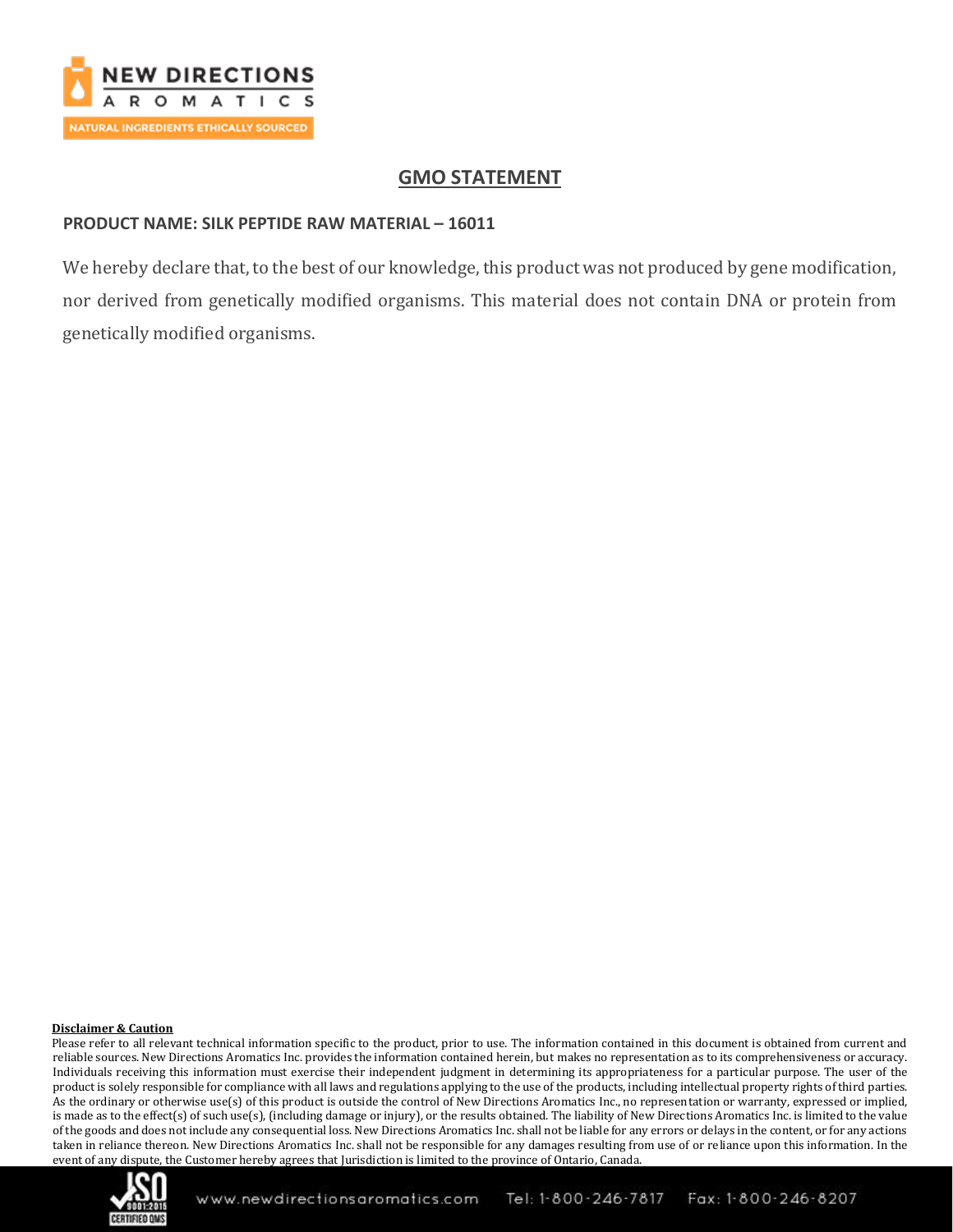

# **NATURAL STATEMENT**

## **PRODUCT NAME: SILK PEPTIDE RAW MATERIAL – 16011**

We hereby declare that, to the best of our knowledge, this product is 100 % natural extracted from silk worms.

### **Disclaimer & Caution**

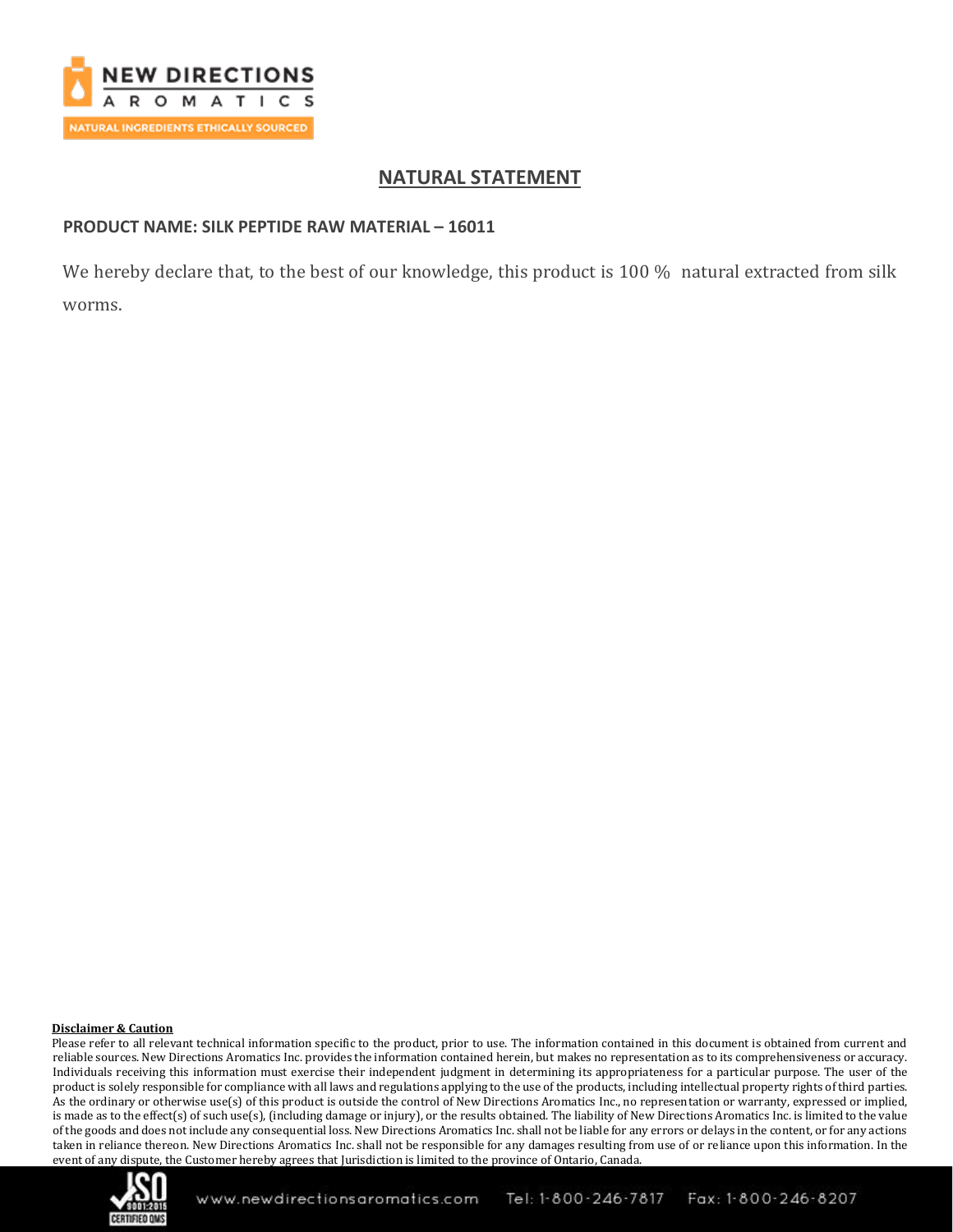

## **BY PRODUCTS & IMPURITIES STATEMENT**

## **PRODUCT NAME: SILK PEPTIDE RAW MATERIAL – 16011**

We hereby declare that, to the best of our knowledge, this product is does not contain the following:

- Parabens
- **Phthalates**
- Paraffin
- Mineral Oil
- DEA (diethanolamine)
- Petroleum
- Formaldehyde
- Propylene
- Xenoestrogen

### **Disclaimer & Caution**

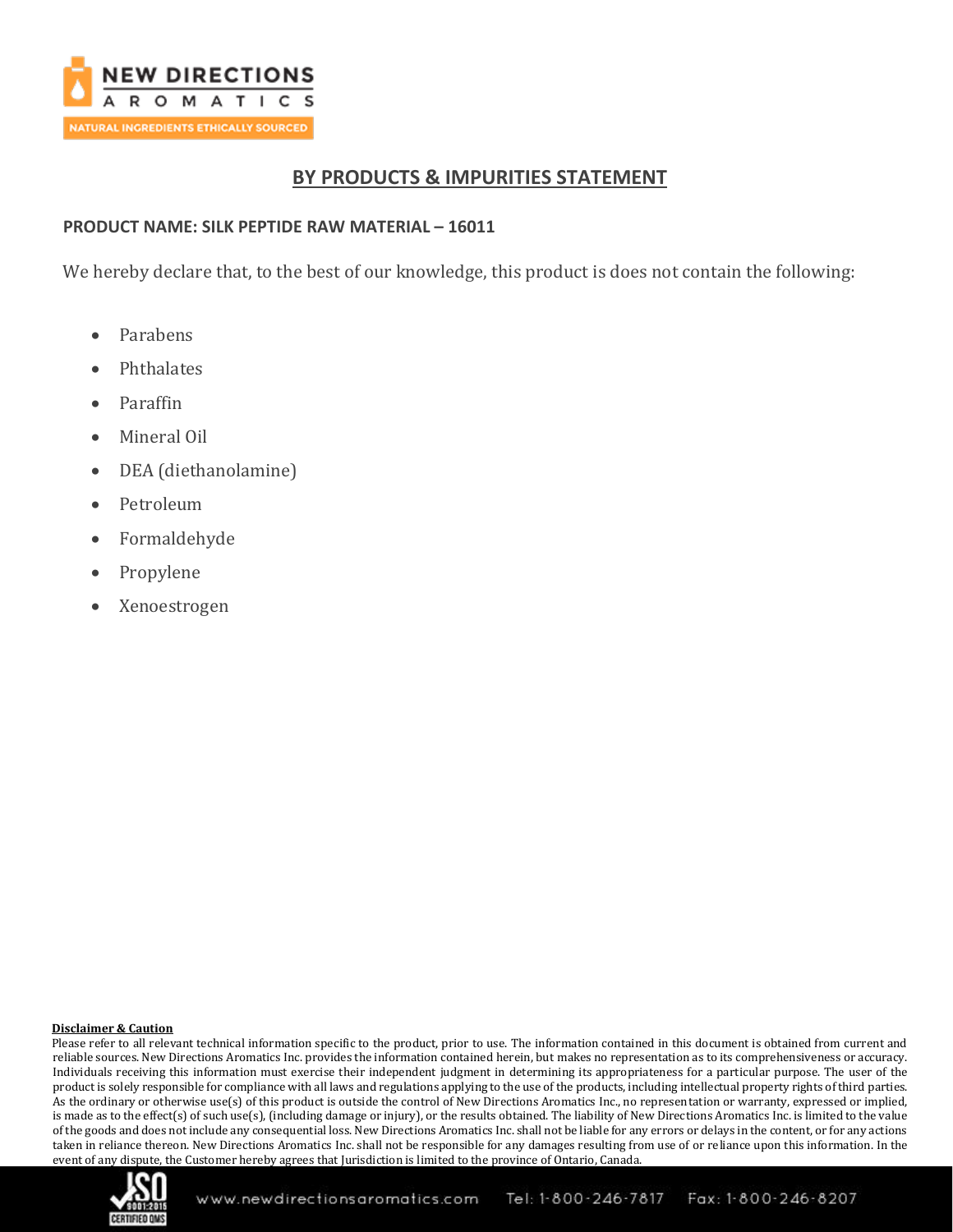

# **CRUELTY - FREE STATEMENT**

### **PRODUCT NAME: SILK PEPTIDE RAW MATERIAL – 16011**

We hereby declare that, to the best of our knowledge, this product has not been tested on animals.

### **Disclaimer & Caution**

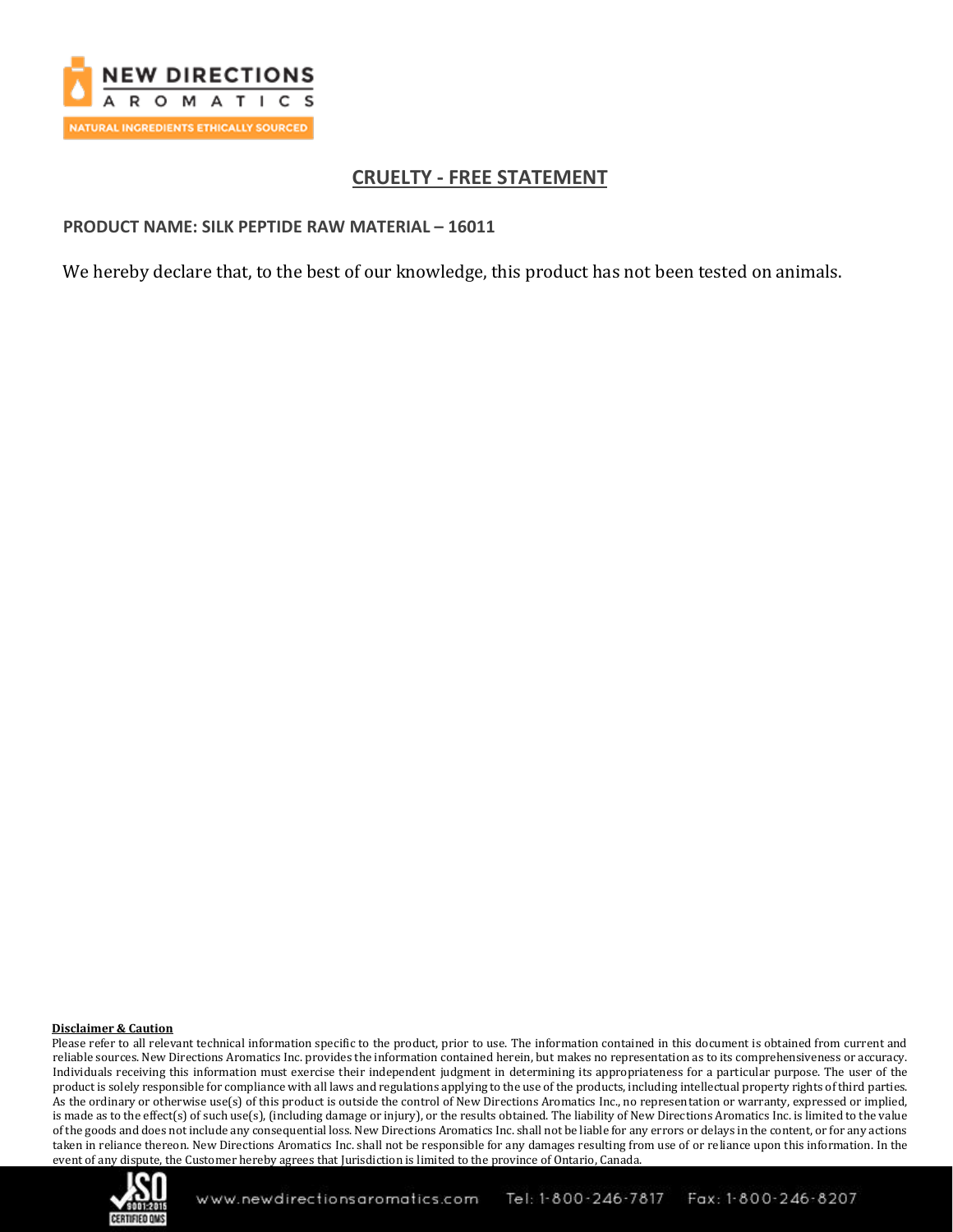

# **VEGETARIAN STATEMENT**

### **PRODUCT NAME: SILK PEPTIDE RAW MATERIAL – 16011**

We hereby confirm that this product has been certified to Vegetarian standards.

#### **Disclaimer & Caution**

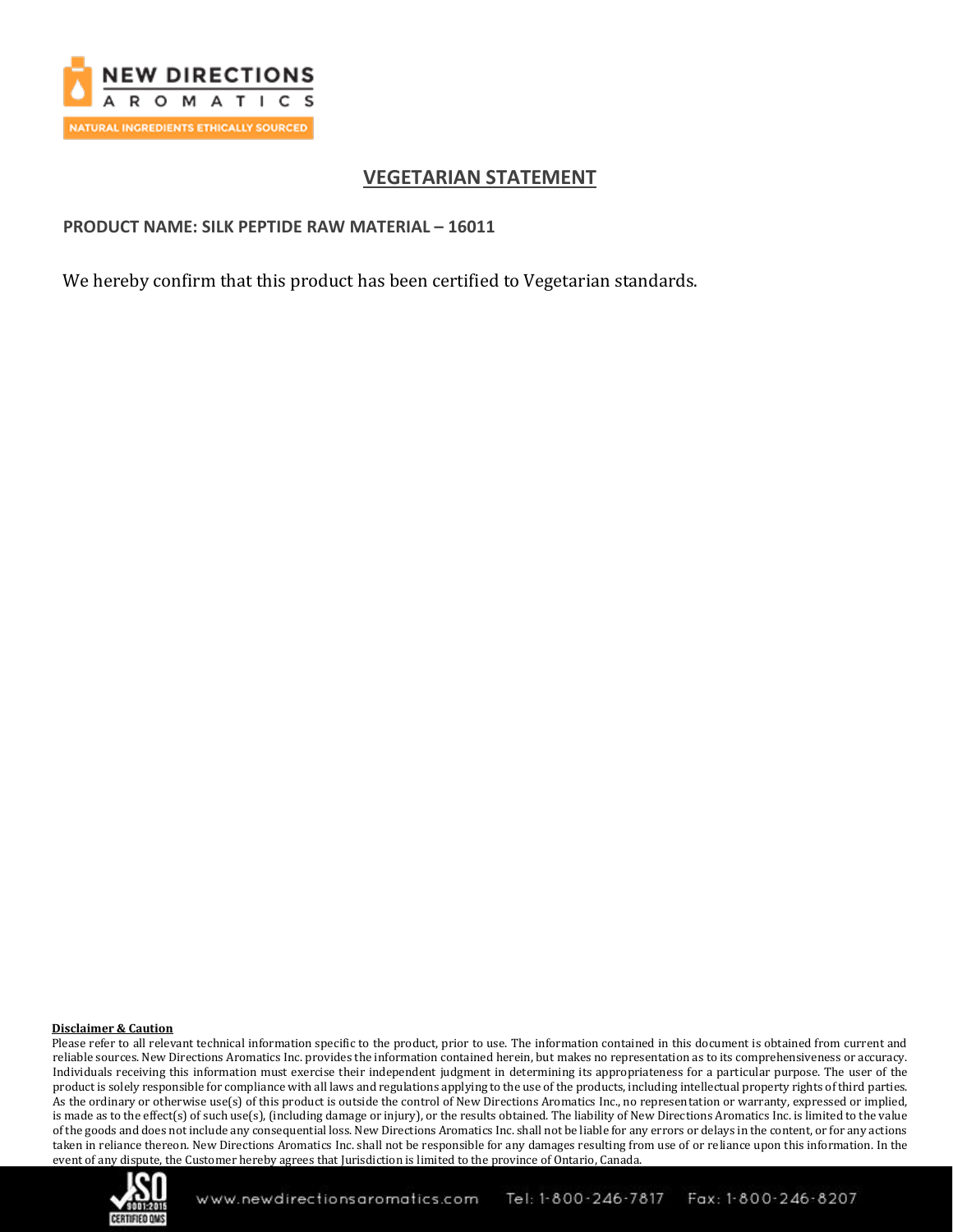

# **FOOD ALLERGEN INFORMATION**

### **PRODUCT NAME: SILK PEPTIDE RAW MATERIAL – 16011**

| Component                                       | Present in the product |
|-------------------------------------------------|------------------------|
| Peanuts (and/or derivatives,) e.g., protein oil | N <sub>o</sub>         |
| Tree Nuts (and/or derivatives)                  | N <sub>o</sub>         |
| Sesame Seeds (and/or derivatives)               | N <sub>o</sub>         |
| Wheat                                           | N <sub>o</sub>         |
| Gluten                                          | N <sub>o</sub>         |
| Soybeans (and/or derivatives)                   | N <sub>o</sub>         |
| Dairy (including lactose) or Eggs               | N <sub>o</sub>         |
| Fish or their products                          | N <sub>o</sub>         |
| Shellfish or their products                     | N <sub>o</sub>         |
| Meat (and/or derivatives) or Bovine Material    | N <sub>o</sub>         |
| Tartrazine                                      | N <sub>o</sub>         |
| Sulphites (and derivatives)                     | N <sub>o</sub>         |

### **Disclaimer & Caution**

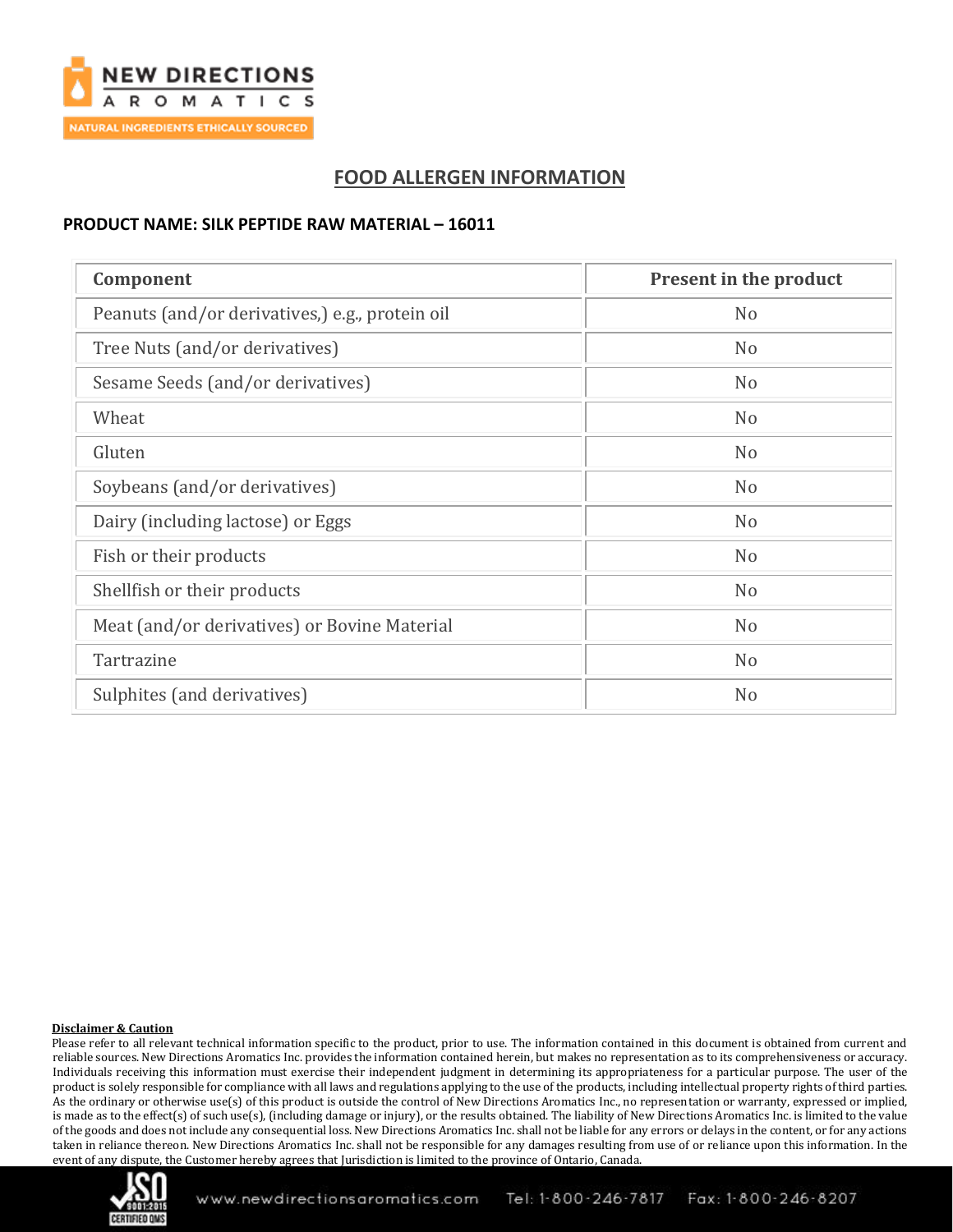

## **GLUTEN STATEMENT**

### **PRODUCT NAME: SILK PEPTIDE RAW MATERIAL – 16011**

We hereby declare that, to the best of our knowledge, this product is gluten-free and was not manufactured with any ingredients containing gluten.

#### **Disclaimer & Caution**

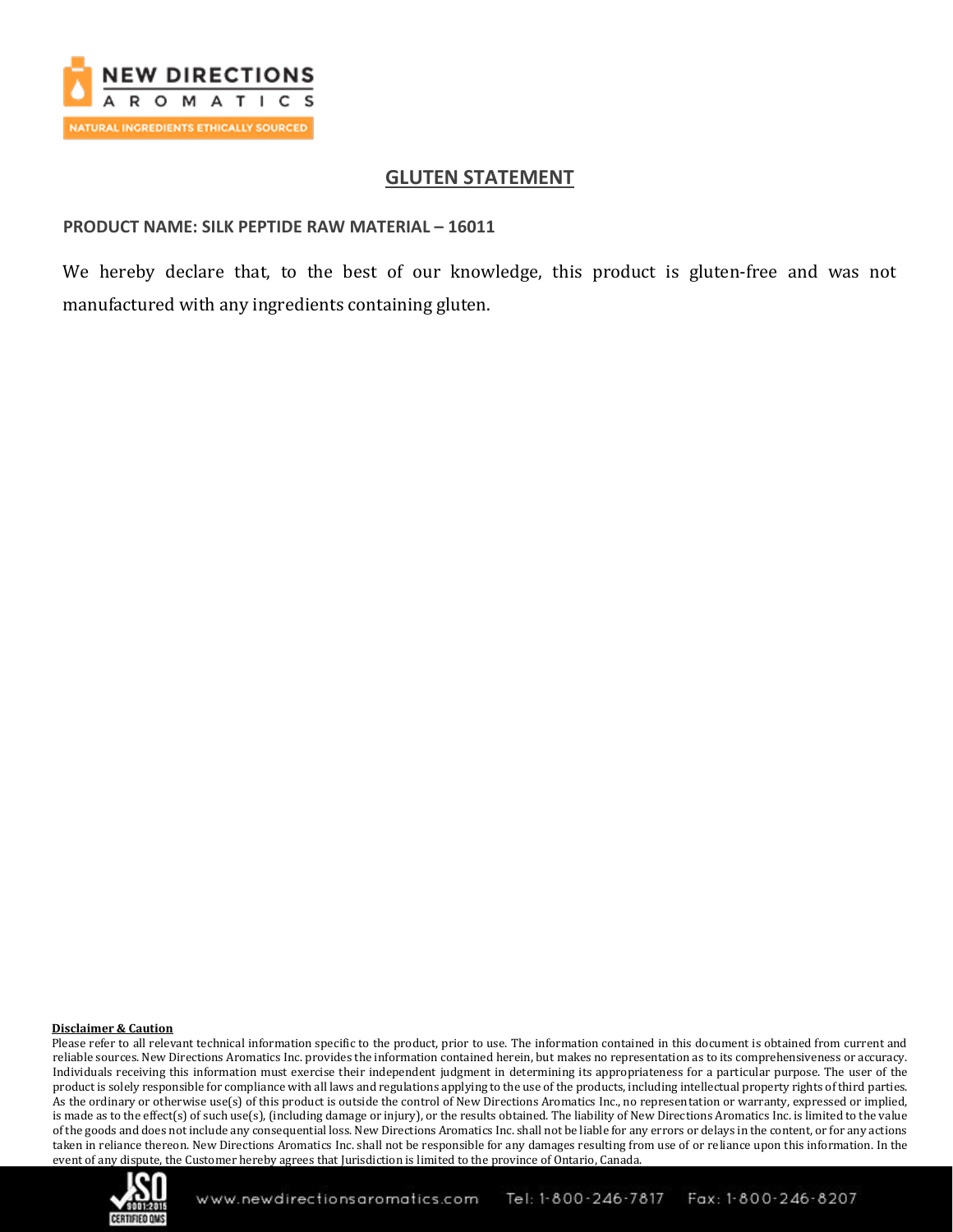

## **EU FRAGRANCE ALLERGEN STATEMENT**

## **PRODUCT NAME: SILK PEPTIDE RAW MATERIAL – 16011**

We hereby declare that, to the best of our knowledge based on processing information and raw materials used, fragrance allergens listed in the EU Regulation 1223/2009 Annex III, N0 67-92 are not likely to be present.

### **Disclaimer & Caution**